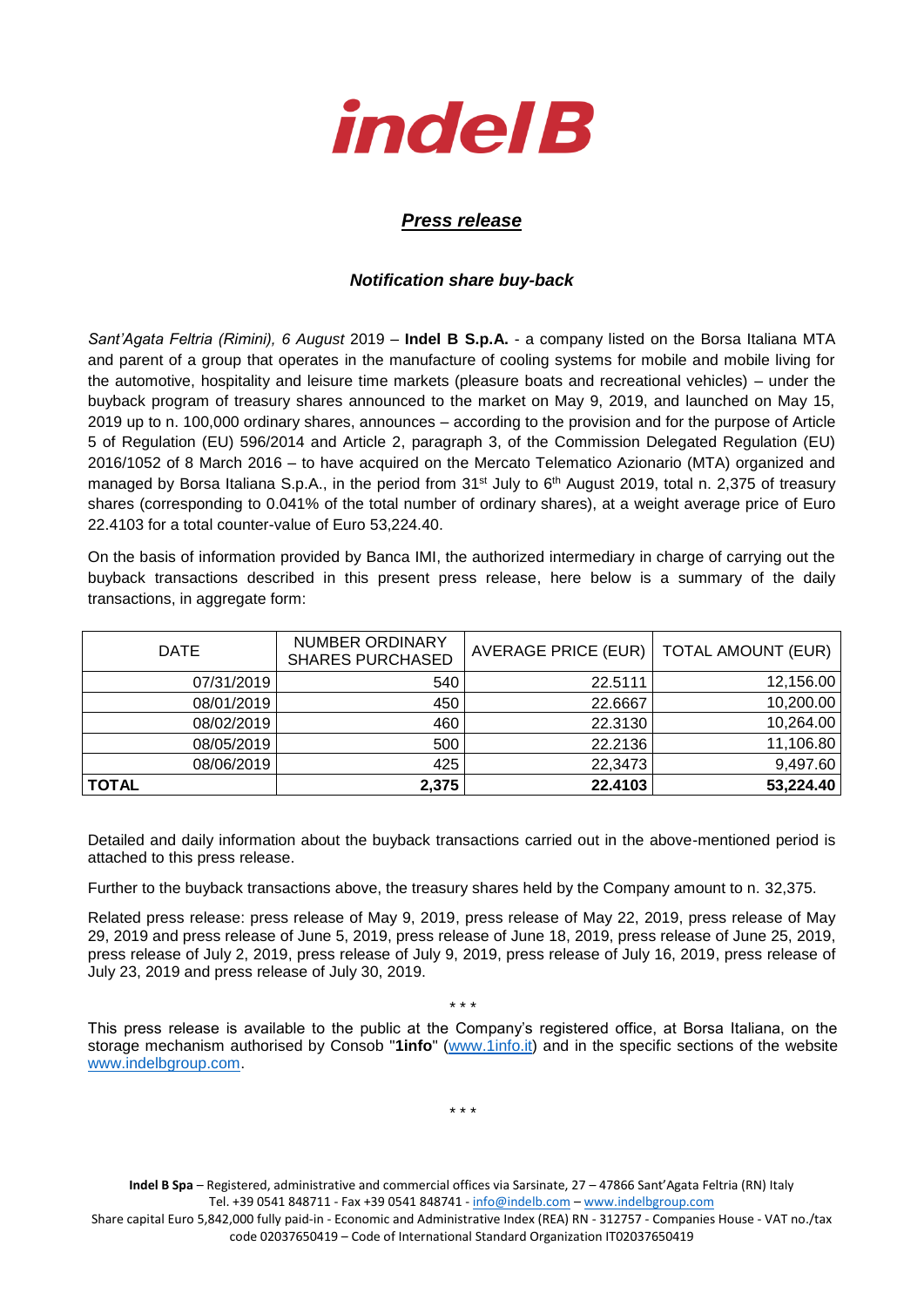*Indel B S.p.A. is a company listed on the MTA segment of the Italian stock exchange and is controlled by AMP.FIN S.r.l., in turn held entirely by the Berloni family. Indel B S.p.A. heads an important Group that operates worldwide and has been active for the last 50 years in the mobile cooling sector applicable to the Automotive, Leisure time and Hospitality cooling segments. The Group also operates in mobile climate control, with specific reference to the Automotive market, represented by commercial vehicles, minibuses, ambulances, agricultural and earth-moving machinery, and in the Cooling Appliances sector, which mainly comprises cellars for storing wine and small refrigerators for storing milk. The company has a market cap of approximately Euro 130 million.*

## **Contact details**

| <b>INDEL B</b>              | <b>POLYTEMS HIR</b>            | FAST-COM                       |
|-----------------------------|--------------------------------|--------------------------------|
| Controller & IR             | IR and Financial Disclosures   | <b>Media Relations</b>         |
| Consuelo Vagnini            | Bianca Fersini Mastelloni      | Paolo Santagostino             |
| +39 0541 848 855            | +39 06.69923324; +39 336742488 | +39 349 3856585                |
| consuelo.vagnini@indelb.com | b.fersini@polytemshir.it       | paolo.santagostino@fast-com.it |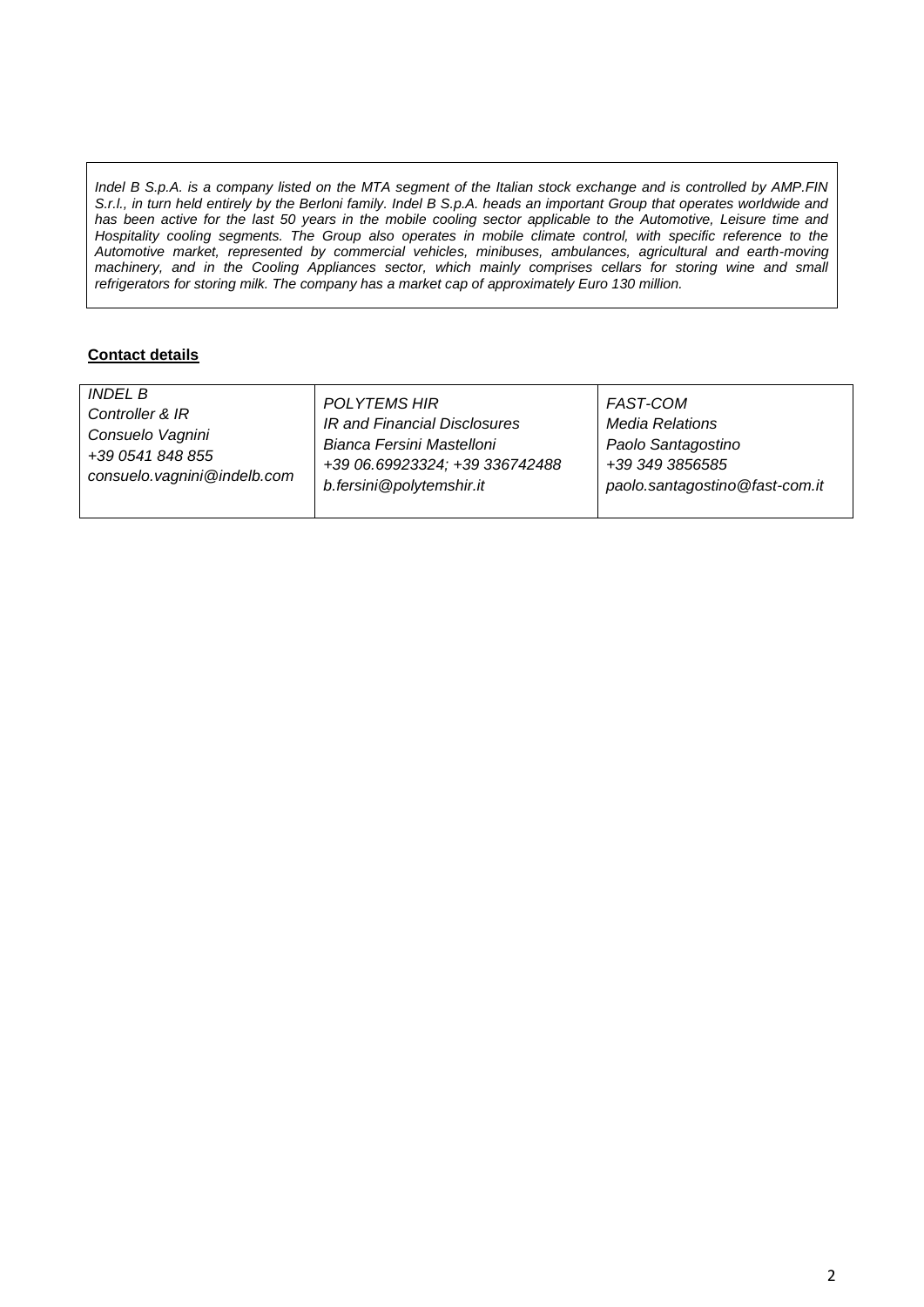## **Attached**

| <b>Fill Date</b> | <b>Fill Time</b> | Fill ID              | <b>Fill Qty</b> | <b>Fill Price</b> |
|------------------|------------------|----------------------|-----------------|-------------------|
| 31/07/2019       | 10:10:11         | 9uKumf9PJ            | 60              | 22,6              |
| 31/07/2019       | 12:11:28         | 9uKumfCSh            | 80              | 22,5              |
| 31/07/2019       | 15:22:59         | 9uKumfGqc            | 60              | 22,5              |
| 31/07/2019       | 15:23:05         | 9uKumfGqv            | 80              | 22,5              |
| 31/07/2019       |                  | 16:45:08 9uKumfJVI   | 100             | 22,5              |
| 31/07/2019       | 17:02:43         | 9uKumfK6I            | 80              | 22,5              |
| 31/07/2019       | 17:02:47         | 9uKumfK6Z            | 80              | 22,5              |
|                  |                  |                      |                 |                   |
| 01/08/2019       |                  | 09:52:04   9uVqDn2hE | 50              | 22,7              |
| 01/08/2019       |                  | 11:51:24 9uVqDn5mo   | 50              | 22,7              |
| 01/08/2019       | 16:18:21         | 9uVqDnE6m            | 50              | 22,4              |
| 01/08/2019       | 16:57:09         | 9uVqDnFvs            | 100             | 22,7              |
| 01/08/2019       | 17:15:34         | 9uVqDnGuJ            | 21              | 22,7              |
| 01/08/2019       | 17:15:34         | 9uVqDnGuK            | 79              | 22,7              |
| 01/08/2019       | 17:15:37         | 9uVqDnGuP            | 100             | 22,7              |
|                  |                  |                      |                 |                   |
| 02/08/2019       |                  | 16:45:49 9ugjJaXlo   | 80              | 22,5              |
| 02/08/2019       | 16:11:55         | 9ugjJaWFi            | 20              | 22,2              |
| 02/08/2019       |                  | 16:11:55 9ugjJaWFg   | 80              | 22,2              |
| 02/08/2019       | 16:11:55         | 9ugjJaWFh            | 100             | 22,2              |
| 02/08/2019       |                  | 15:36:46 9ugjJaV8Z   | 60              | 22,5              |
| 02/08/2019       |                  | 12:32:13 9ugjJaQle   | 20              | 22,2              |
| 02/08/2019       |                  | 10:48:20 9ugjJaNhy   | 35              | 22,3              |
| 02/08/2019       | 10:48:15         | 9ugjJaNhv            | 65              | 22,3              |
|                  |                  |                      |                 |                   |
| 05/08/2019       | 17:04:41         | 9vDMFdoYs            | 4               | 22,4              |
| 05/08/2019       |                  | 17:04:41   9vDMFdoYr | 33              | 22,4              |
| 05/08/2019       |                  | 17:04:41   9vDMFdoYq | 30              | 22,4              |
| 05/08/2019       | 17:04:39         | 9vDMFdoYl            | 100             | 22,4              |
| 05/08/2019       | 17:00:51         | 9vDMFdoP6            | 100             | 22,4              |
| 05/08/2019       | 16:14:14         | 9vDMFdmWl            | 3               | 22                |
| 05/08/2019       | 14:04:24         | 9vDMFdicr            | 12              | 22                |
| 05/08/2019       | 14:04:24         | 9vDMFdicq            | 48              | 22                |
| 05/08/2019       |                  | 11:52:50 9vDMFdfd3   | 70              | 22                |
| 05/08/2019       | 10:47:47         | 9vDMFddNn            | 100             | 22                |
|                  |                  |                      |                 |                   |
| 06/08/2019       | 17:02:21         | 9vOFLR4hC            | 50              | 22,4              |
| 06/08/2019       |                  | 17:02:18 9vOFLR4h2   | 75              | 22,4              |
| 06/08/2019       |                  | 17:02:14   9vOFLR4gx | 76              | 22,4              |
| 06/08/2019       |                  | 17:02:14   9vOFLR4gw | 4               | 22,3              |

**Indel B Spa** – Registered, administrative and commercial offices via Sarsinate, 27 – 47866 Sant'Agata Feltria (RN) Italy Tel. +39 0541 848711 - Fax +39 0541 848741 - [info@indelb.com](mailto:info@indelb.com) – [www.indelbgroup.com](http://www.indelbgroup.com/)

Share capital Euro 5,842,000 fully paid-in - Economic and Administrative Index (REA) RN - 312757 - Companies House - VAT no./tax code 02037650419 – Code of International Standard Organization IT02037650419